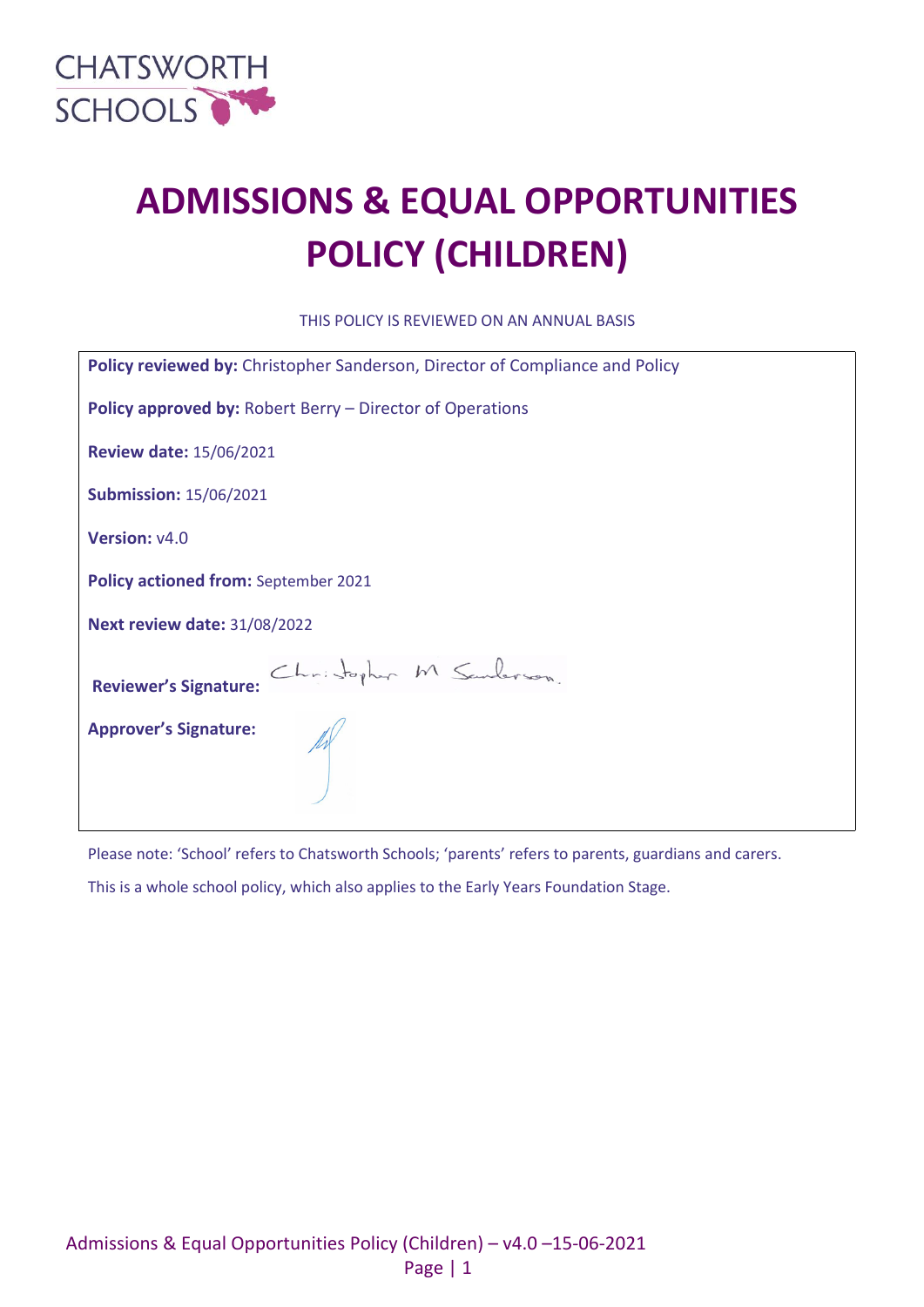

# **General**

This policy explains the school's admissions procedures and its commitment to strive for equal treatment of, and opportunities for its Children. A separate policy exists which address equal opportunities in relation to employees.

Deciding on the right school for your child is very important, and we at Swinbrook House Nursery School believe that a personal visit is invaluable. We very much hope that you and your child will visit our School. We hold open mornings throughout the year, which give prospective parents an opportunity to tour the school and meet the Head. Details are published on our website and all registered parents are informed. We are also very happy to welcome prospective parents at other times for a personal meeting with the Head and/or Head of the relevant school, and tour of the School. This policy applies to all Children seeking admission to the school, including those in the EYFS.

# **The Entry Procedure**

The School is a non-academically selective school. Selection is not based upon academic ability, but on a student's potential to prosper at Chatsworth Schools, socially and academically. Where possible, there will be an informal interview. We do require references from the candidate's previous school and we consider the observations and feedback from staff following any trial day(s). Our selection process is designed to identify Children who are able to benefit from our balanced and well-rounded education and to make a positive contribution towards the life of the school.

Applicants for admission should register by the end of December of the year preceding the desired year of admission. The school aims to make transition from any one school, year group or class as non-disruptive socially and educationally as possible.

Swinbrook House Nursery School welcomes in-year applications, but places in any one-year group can only be allocated if there is a place at the time of application. Please contact the Head for details.

#### **Equal Opportunities**

Equal Opportunities is the focus on ensuring that children have equality of access and outcome throughout all aspects of school like and that their life chances for the present and future are not impeded or distorted by anything that happens during their participation in the process of education. Rather, they should be widened to allow children to achieve the whole scope of their potential. Equality of access, however, does not necessarily lead to equality of outcome.

Equal opportunity recognises and celebrates our similarities and our diversity as individuals and groups. It recognises that all individuals have an intrinsic right to be nurtured in such a way as they are able to reach their full potential. Equal opportunity accepts that, whilst all children have something of value to contribute, they do not all start on a level playing field. Consequently, some may be disadvantaged in their attempts to reach their potential. The school works hard to differentiate and maximise their personal achievement.

Issues of equality are applicable to us all, but there are a number of people about whom Equal Opportunity concerns are often more formally expressed. Such groups are referred to in the Equality Act as the "Protected Characteristics" and are identified as age, disability, gender reassignment, marriage and civil partnership, pregnancy and maternity, race, religion or belief, sex and sexual orientation. The school's policies, for example, on curriculum, PSHE and anti-bullying, explain how it promotes a sense of respect and tolerance, and guards

Admissions & Equal Opportunities Policy (Children) – v4.0 –15-06-2021 Page | 2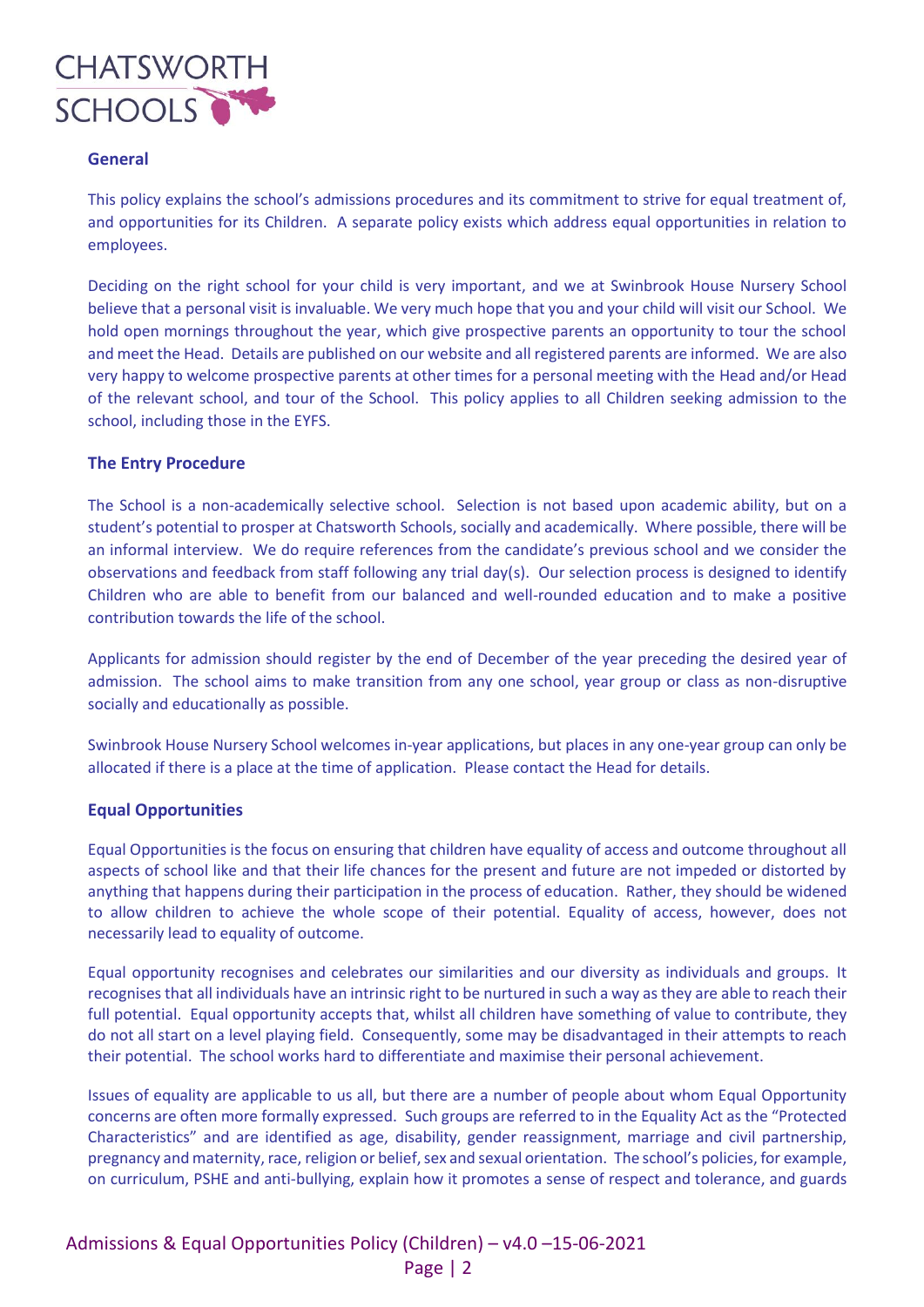

against discrimination against, people who demonstrate a protected characteristic.

Equal Opportunities covers the whole process of education but particularly embraces issues of multiculturalism, anti-racism, disability, ethnicity, gender and trans-gender, sexuality, and socio economic disadvantage. Strategies to combat inequality include those dealing with issues of self-esteem and sense of self-worth, school organisation, curriculum content and delivery, discipline, provision for those considered to have special educational and or English as an additional language needs, underachievement, and building social relationships within the school community. Equal opportunity is about creating the structures and contexts for unlocking potential.

# **Equal Treatment**

Chatsworth Schoolsis committed to equal treatment for all, regardless of a candidate's race, ethnicity, religion, sexual orientation or social background. We currently have a procedure for bursary applications and this can be obtained from the Business Manager/Bursar's office. The school has due regard to the Equality Act 2010 and promotes respect and tolerance for people who have a protected characteristic. We welcome children from many different ethnic and racial groups, backgrounds and creeds. Human rights and freedoms are respected but must be balanced with the lawful needs and rules of our school community and the rights and freedoms of others. The School is committed to being an Equal Opportunities Education provider and is committed to equality of opportunity for all members of the school community. The school recognises and accepts its responsibilities under the law, in line with the 1976 Race Relations Act; all candidates for admission will be treated equally, irrespective of their, or their parents' age, gender, disability, gender reassignment, marriage and civil partnership, pregnancy and maternity, race or ethnicity, language, religion or belief, national or social origin, sexual orientation, property, birth or other status. We expect all of our Children to attend all assemblies and outings, and to take full part in all Religious Education lessons.

#### **Special Needs**

We do not discriminate in any way regarding entry. We welcome Children with special educational needs, providing that our Learning environment, with reasonable adjustments, can offer them the support that they require. We welcome Children with physical disabilities provided that our site can make provision for them. The physical layout of the site and buildings may restrict the movement of individuals who have particular difficulties with mobility. Some of these restrictions may be insurmountable. The school has a three-year disability access plan in compliance with the Special Educational Needs and Disability Act.

#### **Reasonable Adjustments**

The school defines a reasonable adjustment as one which can reasonably be undertaken within its normal staffing, facilities and resources, given the context of the school. The school reserves the right not to offer a place where it is believed that any necessary adjustments exceed the criterion for reasonable adjustment. Where the school believes that a child's particular needs can be met by drawing on a limited range of additional expertise or resources, but nevertheless beyond the criterion for reasonable adjustment, the school may decide to offer a place on condition that the additional cost will be passed on to parents.

We advise parents of children with special educational needs or physical disabilities to discuss their child's requirements with the school before they register for a place, so that we can determine whether a place can be offered and make appropriate adjustments for them. Prospective parents are also asked to inform the school if any reasonable adjustments need to be made to enable a child to access the assessment process. Parents should provide a copy of an Educational Psychologist's report, EHCP (Education, Health, Care Plan) or

Admissions & Equal Opportunities Policy (Children) – v4.0 –15-06-2021 Page | 3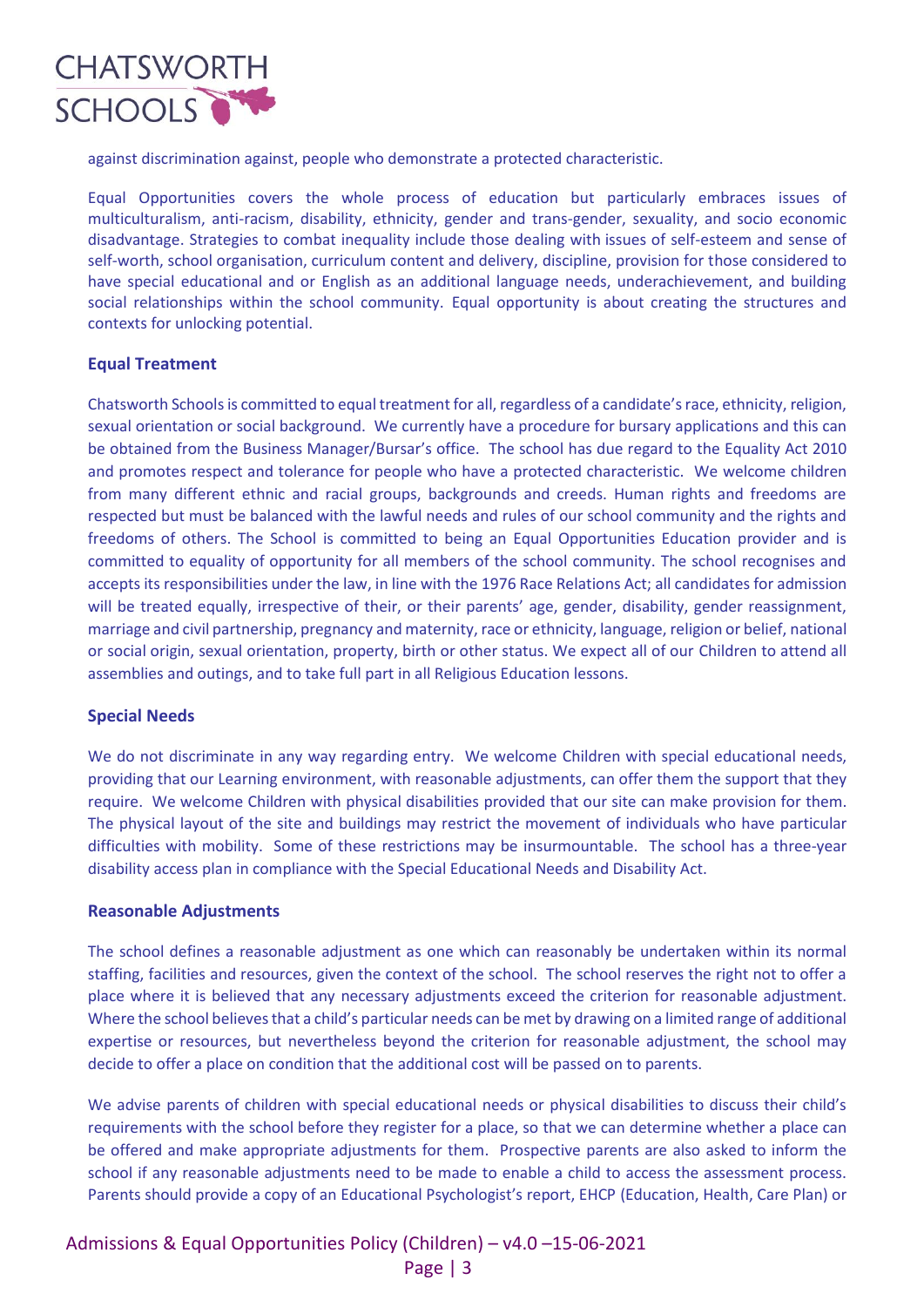

a medical report to support their request for a place and alert the school to any request for extra time or other special arrangements.

# **Children with Medical Requirements**

If the school believes that it can meet a child's needs for medical provision, or the ongoing administration of medication, in accordance with the reasonable adjustments criterion, above, the school will endeavour to meet such needs. Where necessary, if specialist knowledge is required, the school will arrange additional training for relevant staff to support a pupil's medical needs (for example for anaphylaxis, diabetes and asthma). We will discuss thoroughly with parents and their medical advisers any reasonable adjustments that can be made and the administration of medication, to enable a child to become and continue as a pupil at the school. For further information, please refer to the policy on first aid and the administration of medication.

# **Children with Dietary Requirements**

Where reasonable adjustments can be made, the school welcomes Children who have particular dietary requirements due, for example, to cultural or religious backgrounds or to food allergies or intolerances. Information on dietary needs is gathered as part of the admissions process and shared, as appropriate with catering and teaching staff. In more complex situations, a meeting may be organised between the manager and/or catering manager and the parents and/or health practitioner to discuss and plan for a child's dietary needs. Parents are asked to inform the school promptly if there is a change in a child's dietary needs.

# **Waiting List for Entry throughout the Year**

At times, spaces do become available in various year groups throughout the year. If parents are interested in applying for a place during the year, they should contact the Manager or email [office@swinbrookhousenurseryschoolmarylebone.co.uk](mailto:office@swinbrookhousenurseryschoolmarylebone.co.uk) who will organise a mutually convenient time for a visit.

# **Sibling Policy**

Many siblings join the school and a family atmosphere is encouraged. However, admission is not automatic, and there may be occasions where spaces may not be available immediately.

#### **Scholarships**

Chatsworth Schools do not currently offer any scholarships.

#### **Overseas Applicants**

Chatsworth Schools welcomes overseas Children, who can study at the school, provided that UK immigration requirements, such as are in force at the time, are met and they have a relative, legal guardian or host family living in the UK with whom they can reside. Where necessary, individual admission arrangements will be made for Children applying for a place at the school from overseas.

# **Religious Beliefs**

We are not a religious school and welcome children from all faiths or none.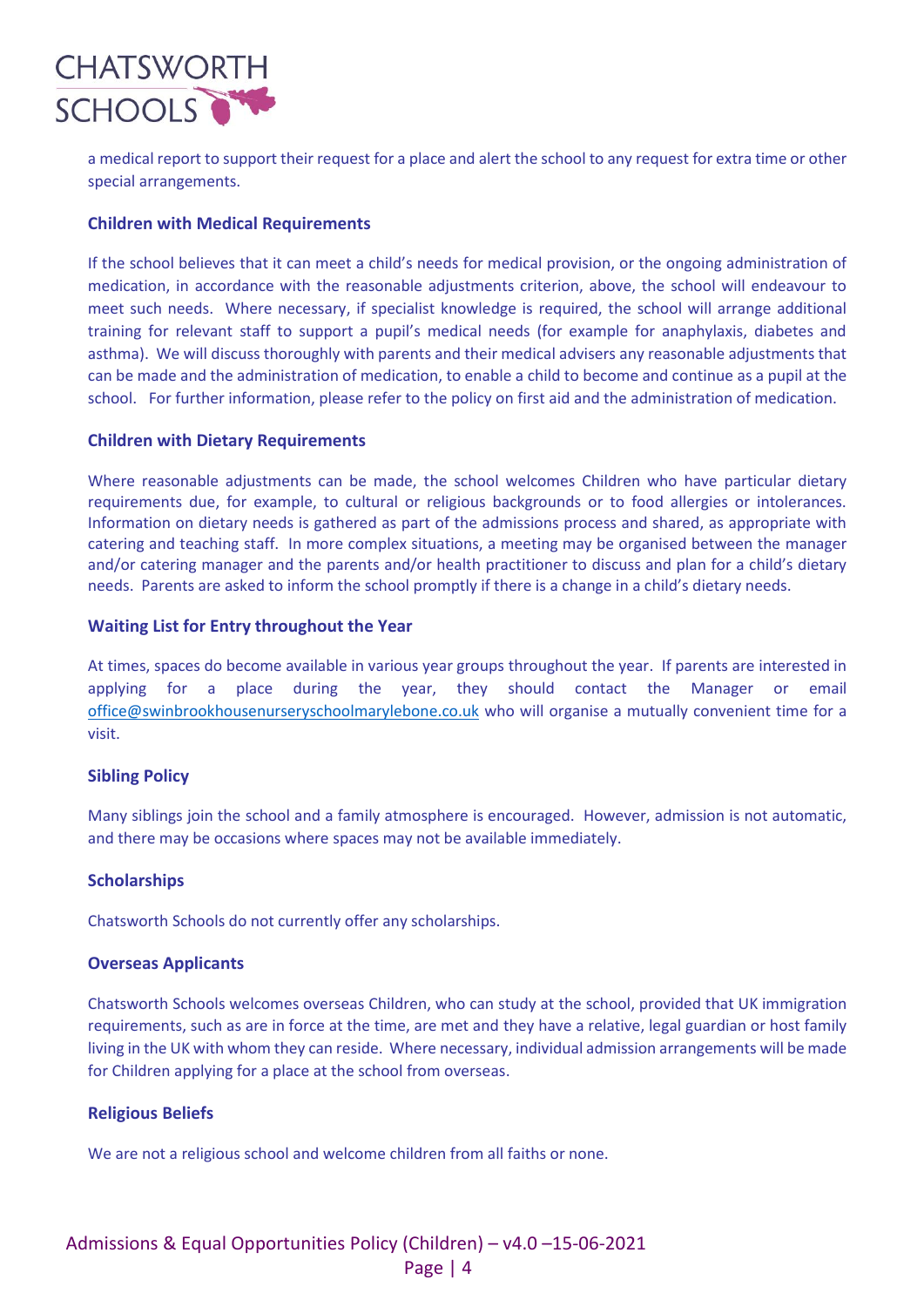

# **Offer and Acceptance**

If the school offers your child a place, a confirmation letter along with an Acceptance Form will be sent to you. To accept the offered place a completed Acceptance Form, signed by both parents, along with a copy of your child's birth certificate should be sent to the School Office. A deposit is also required to secure the place; details of the deposit are outlined within the offer letter. Please refer to the School's Terms and Conditions for information as to how the deposit will be held and in what circumstances it will be refunded. Further information is also provided in the Terms and Conditions about cancellation of a place that has been accepted.

# **School's Contractual Terms & Conditions**

This policy must be read in conjunction with the school's Contractual Terms and Conditions, by which all parents and Children must abide. Copies are made available to parents as part of the admissions process.

#### **Complaints**

We hope that you and your child do not have any complaints about our admissions process; for registered Children, copies of the school's complaints procedure can be sent to you on request.

If parents consider that the school's decision not to offer their child a place is contrary to its admissions policy, they can make an appeal to the Chatsworth Schools Director of Operations. Such an appeal would be managed broadly in line with Stage 3 of the school's complaints procedure, except that it would not be necessary for at least one member of the appeal panel to be independent of the management and running of the school.

#### **Admissions Register**

In accordance with Paragraph 15 of the Independent Schools Standards Regulations, and in line with requirements related to children missing education, as noted in Keeping Children Safe in Education, the school records on its information management system the required personal information about each registered pupil. The school must notify the Local Authority in the area where the school is situated of the addition or removal at non-standard times of a pupil's name from the admissions register, if the pupil is of compulsory school age. This includes informing the Local Authority when the child has been taken out of school to be home educated, when the family has apparently moved away, when the child has been certified as medically unfit to attend, when the child is in custody for more than four months, or has been permanently excluded.

The school has a statutory duty to treat both parents equally and to provide both parents with information about the child's work and progress, even if one parent does not live in the family home, unless there is a legal reason not to do so. Therefore, on the pupil's admission, the school needs to gather and record the name and address of each parent in cases where parents do not live in the same household.

#### Interpretation

In this policy, the term "senior manager" means a School Head and their designated deputies.

This policy applies to all employees in all Schools (save for Schools with their own procedure which shall prevail) and other work environments within Chatsworth Schools

This policy applies within all companies, which are wholly owned subsidiaries of Chatsworth Schools Ltd, a company registered in England, registered number 11552579.